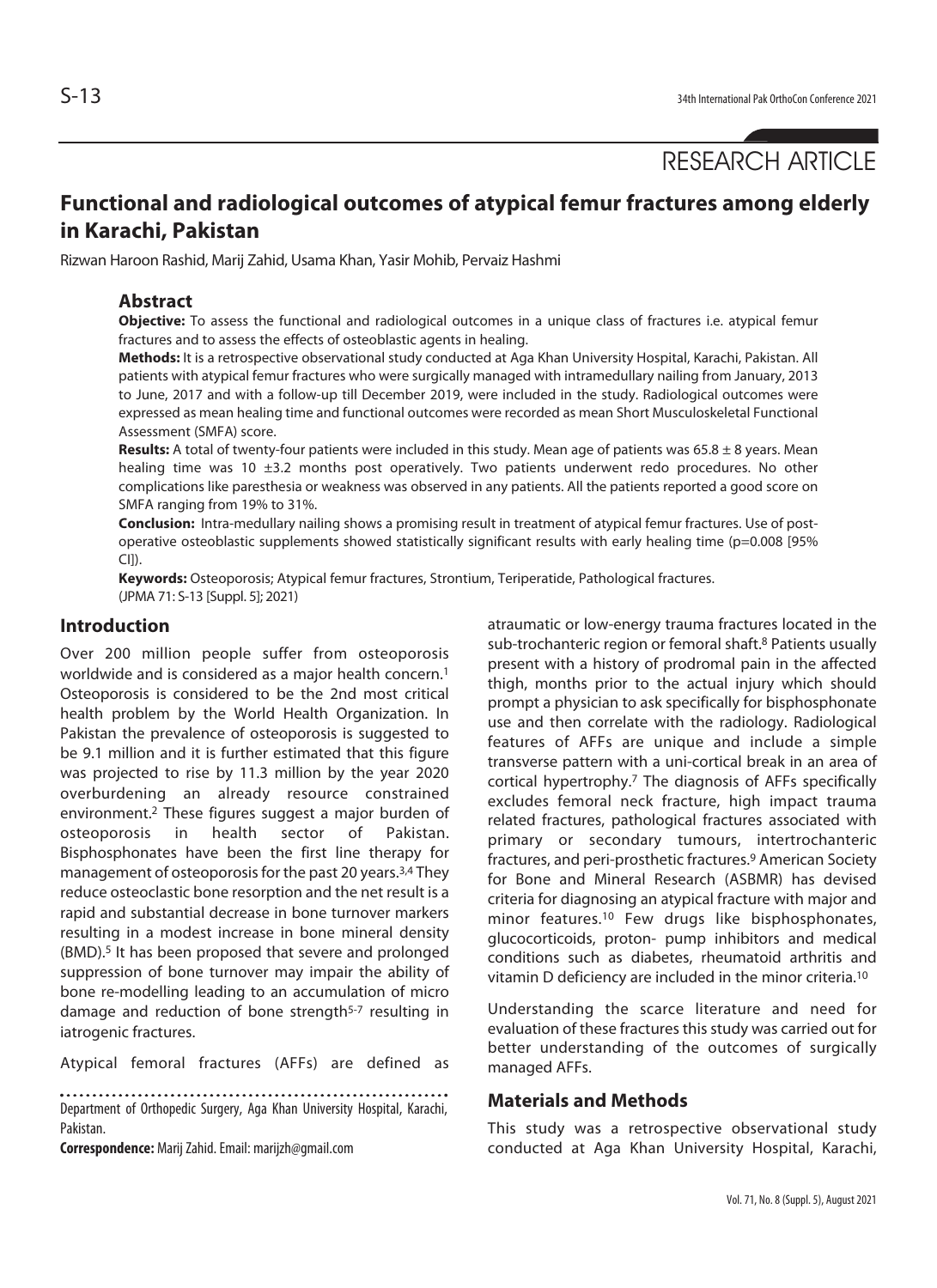Pakistan after the institutional ethics review committee approval (ERC# 4759-Sur-ERC-17). Patients who were diagnosed for AFFs according to the ASBMR criteria<sup>10</sup> and surgically managed with intra medullary nail between January, 2013 to June, 2017 were included in this study and data was analyzed after final follow-ups of all patients in December 2019. Sample size was calculated via WHO sample size calculator tool estimating population proportion of 0.9811 with absolute precision required of 0.06, the sample size required for the study was 21 patients. We included 24 patients in our study. Patient's demographic data including age, gender, occupation, duration of previous bisphosphonate use, mechanism of injury, fracture site of femur either sub-trochanteric or femur shaft, duration of surgery and post-operative use of bone remodeling agents were collected from the patients' charts and recorded on a preformed structured proforma. Serial radiographs were viewed to ascertain the fracture healing and consolidation on regular follow-ups. Patients were followed for a minimum period of 24 months post operatively. Short Musculoskeletal Functional Assessment (SMFA) score12 was calculated via telephonic interview after verbal consent and used to assess the functional outcome of patients with a lesser score indicating better outcome. Categorical variables were recorded as frequency and percentages and chisquare test or Fischer exact test was applied for analysis. Continuous variables were expressed as means with standard deviation, Data was checked for normality via Shapiro-Wilk test and student t-test was applied to compare means for analysis. A p-value of less than 0.05 was considered significant for inferential analysis. Statistical package for the social sciences (SPSS) version 20 was used for all analysis.

### **Results**

A total of 24 patients were included in this study of whom 21 were females and 3 were males. Mean age of the patients was 65.5±8 years. Majority of the patients sustained ground level fall. Twenty (83.3%) fractures occurred in sub-trochanteric region while 4 (16.7%) were femoral shaft fractures. Five patients out of 24 (20.8%) had a history of steroid use. Twenty-two patients took bisphosphonates for osteoporosis while 2 patients had never used them. Mean duration for bisphosphonates usage was 6.4±1.3 years. None of the patients took any other medication for osteoporosis prior to the fracture. Six patients reported a history of prodromal thigh pain with a mean duration of 1.6± 0.7 months (Table-1).

All the patients were surgically managed with intramedullary nailing device (Figure-1 & 2). Mean duration of hospital stay was 6.75  $\pm$ 2.3 days. Mean time **Table-1:** Patient demographics and fracture characteristics.

| Variable                   | Mean/Count (%) |  |
|----------------------------|----------------|--|
| Mean Age (years)           | $65.5 \pm 8.0$ |  |
| Gender                     |                |  |
| Male                       | 3(12.5%)       |  |
| Female                     | 21 (87.5%)     |  |
| <b>Steroid Use</b>         |                |  |
| Yes                        | $5(20.8\%)$    |  |
| No                         | 19 (79.2%)     |  |
| <b>Mechanism of Injury</b> |                |  |
| Ground level fall          | 22 (91.6%)     |  |
| Non traumatic              | 2(8.3%)        |  |
| <b>Prodromal Pain</b>      |                |  |
| Yes                        | 6(25%)         |  |
| No                         | 18 (75%)       |  |
| <b>Fracture location</b>   |                |  |
| Sub-trochanteric           | 20 (83.3%)     |  |
| Femur shaft                | $4(16.6\%)$    |  |

**Table-2:** Stratified healing times according to osteoblastic agents.

|              | <b>Use of Supplement</b> | Mean (months)   | <b>Significance</b> |
|--------------|--------------------------|-----------------|---------------------|
|              | Yes $(n=17)$             | $7.24 + 2.0$    |                     |
| Healing time | No $(n=7)$               | $12.71 \pm 3.3$ | 0.08                |
| (months)     | Strontium $(n=11)$       | $7.36 \pm 2.1$  |                     |
|              | Teriparatide (n=6)       | $7.00 \pm 2.0$  | 0.73                |

for fracture healing was  $10.8 \pm 3.2$  months. Five (20.83%) patients had dynamization of nail 3 months after index surgery. Two (8.3%) patients underwent additional procedures at 5th and 7th month respectively due to delayed union and were subjected to bone grafting. Both patients healed after 4 months of second surgery. All the patients reported a good score on SMFA with mean 26.29%  $\pm$  2.89 (range 19% to 31%). Mean follow up time was recorded as 26.4±2.75 months (Range 24-35). All the patients stopped using bisphosphonate after surgery.

Interestingly accelerated fracture healing was associated with use of osteoblastic agents like Strontium Ranelate and Teriperatide which was given to the patients as per surgeons' discretion. Patients who used any osteoblastic supplements post operatively showed a better mean healing time of  $7.2 \pm 2$  months while mean healing time of 12.7  $\pm$  3.3 months was observed in those patients who were not prescribed any agent (p=0.008). Eleven patients were prescribed Strontium Ranelate as per treating surgeons' discretion while 6 used Teriparatide as osteoblastic agents. Patients using Strontium had a mean healing time of 7.36±2.1 months while for Teriparatide group it was 7.0±2 months. Comparison of Strontium and Teriparatide using patients and mean healing time was not found to be statistically significant (Table-2).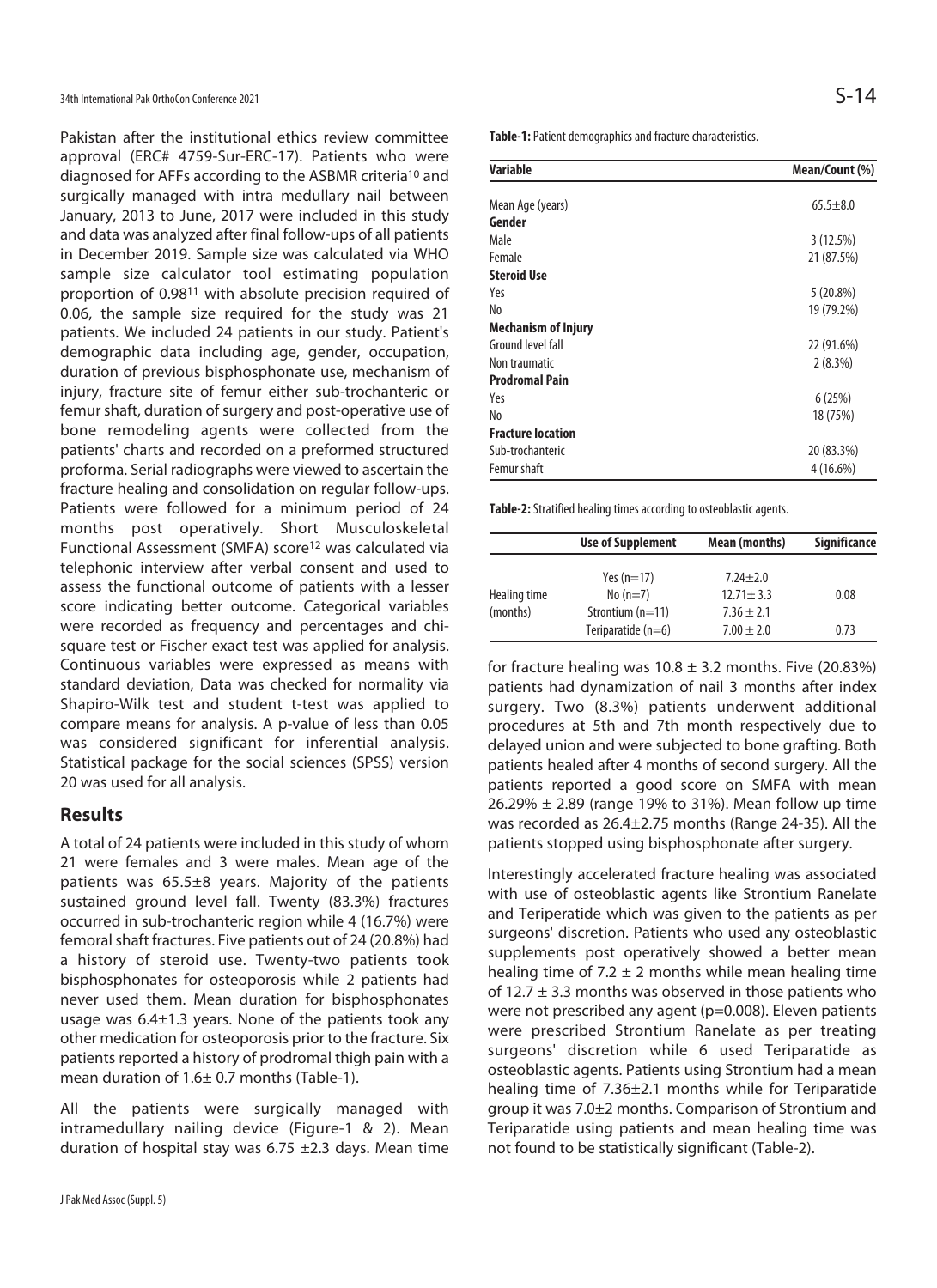

**Figure-1:** (a & b) X-ray's pelvis AP and femur AP views of a 68 year old lady with trivial injury showing left sided sub-trochanteric fracture with oblique pattern. (c & d) Postoperative radiographs at 6 months follow up showing intra-medullary nail in situ and good healing at post-op 6 months.



**Figure-2:** (a & b) 72 year old lady 8 years on bisphosphonates had a low energy ground level fall , radiographs show left sided sub-trochanteric fracture with oblique pattern and medial beak with cortical thickening pathognomic of atypical fracture. (c & d) Postoperative radiographs at 6 month follow up showing intra-medullary nail in situ and good healing at post-op 6 months 21.

## **Discussion**

Atypical femurs are not uncommon but still are tricky to pick and require prompt careful history taking and assessment. The mechanism of action and fracture pattern on radiographs are the key to correct diagnosis. Our study delineates various aspects of assessment including specific questions while taking history such as prodromal pain, bisphosphonates use and its duration. The association between long-term bisphosphonate use and unusual diaphyseal fractures was first described in 2005 by Odvina et al.13 Many studies have documented this association<sup>14</sup> while according to Rizzoli et al, this case is yet unproven.15 For the past 2 decades, bisphosphonates have been the main stay treatment for the prevention of osteoporosis related fractures. In year 2005, it was reported that prolonged use of BP has association with an unusual diaphyseal fracture and later it was termed as atypical femoral fracture by ASBMR.16 The first report from the ASBMR task force published in 2010 showed lack of studies regarding management and outcomes for atypical femoral fractures.10

Egol et al. had reported a good outcome of surgically managed atypical femoral fractures with 98% of fractures healing at 12 months, and 60% becoming pain free postoperatively11 whereas in our study, mean healing time was 10 months. Ha et al. studied the necessity of surgical management for atypical femoral fractures and their study population reported a 100% healing rate after surgical fixation<sup>17</sup> which is comparable to our study.

A case series of 21 patients of atypical femoral fractures showed a positive relation with smoking and steroid use while all the fractures were managed with intra medullary nailing and only one had non-union and rest healed uneventfully.18 In our study none of the selected patients had history of smoking and 5 patients used steroids. There was no significant relationship found for the usage of steroids or cigarette smoking.

Ekstrom et al reported 25% mortality at 2 year follow-up in patients managed surgically for atypical femoral fractures, while 52% did not achieve the pre-fracture quality of life.19 There were no reported mortality of subjects in our study. In our data the SMFA scores were reported to be good in patients with early healing time. High scores were encountered in patients with delayed union or who underwent additional procedures. Weil et.al conducted a study which showed much higher failure rates with intra medullary nailing for atypical femoral fractures and requiring revision surgery, 54% achieved fracture healing while 46% had to undergo a revision surgery.20 Subramanian et.al reported a good surgical outcome for atypical femoral fractures with all the patients having uneventful healing while only one fracture developed non-union requiring revision surgery.18 Our study results showed that only two patients had to undergo redo surgery due to non-union after initial management but later achieved union.

There were no studies found to have comparison between usage of post-operative supplements like